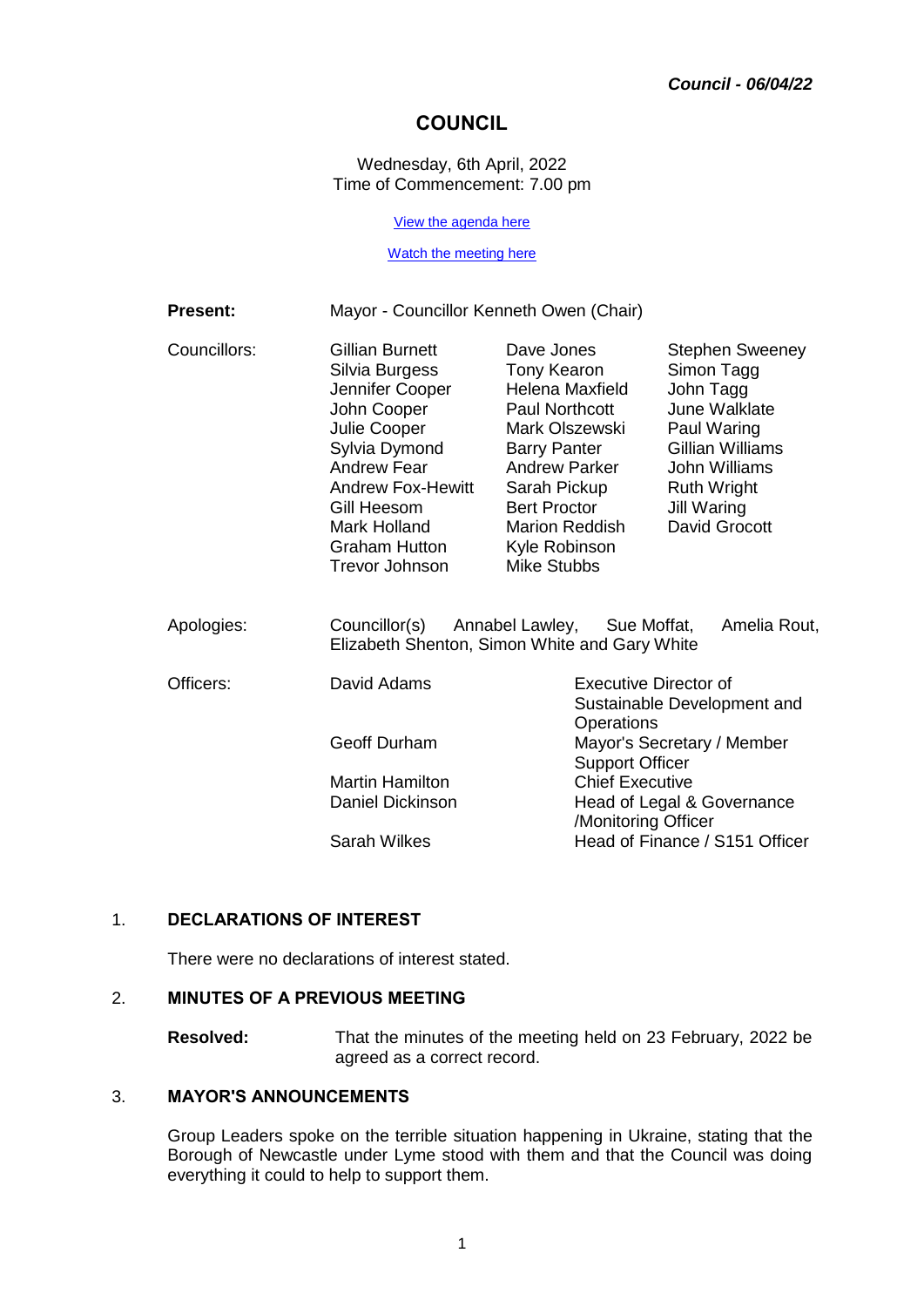A minute's silence took place to remember the victims.

Group Leaders paid tribute to the twelve Members who were not standing in the upcoming elections. In addition, tribute was paid to Angela Mayer who was standing down as Macebearer. Jenny Otter was welcomed as her replacement.

The Mayor thanked everyone who had helped him to raise over £1300 at his Charity Ball.

[Watch the debate here](https://youtu.be/surtWw4LyLs?t=833)

## 4. **RECEIPT OF PETITION UNDER THE COUNCIL'S PETITION SCHEME**

A petition had been received regarding St Peter's Methodist Church and buildings which were scheduled to be sold by auction later this year.

The petition was asking the Council to write to the Methodist Church to make it clear to them, the level of community and Council support there was to save St. Peters. It was hoped that, by working together, the Methodist Church could be persuaded to take a community minded view and sell St. Peters to a group that would retain it for the community, even if that meant getting a lower capital return.

Following the presentation, Members debated the petition. The Leader advised that the Council had given the Asset of Community Interest status which gave a six month period where the community could work together to try and raise funds to purchase the building.

The Leader proposed that this Council asks the Chief Executive to write to the Methodist Church to inform them of the level of community support for the campaign to save St. Peter's and to urge them to consider accepting a bid from the community even if that meant getting a lower capital receipt for the site. In addition, the Leader proposed that Ward Members convene a meeting at the first available opportunity between the various community groups that were representing the people of the Westlands and meet with the Superintendent of the Methodist North Staffordshire Circuit to discuss the importance of continuing community use on this site. Councillor Holland seconded this.

- **Resolved:** (i) That this Council ask the Chief Executive to write to the Methodist Church to inform them of the level of community support for the campaign to save St. Peter's and to urge them to consider accepting a bid from the community even if that meant getting a lower capital receipt for the site.
	- (ii) That Ward Members convene a meeting at the first available opportunity, between the various community groups that are representing the people of the Westlands and meet with the Superintendent of the Methodist North Staffordshire Circuit to discuss the importance of continuing community use on this site.

[Watch the debate here](https://youtu.be/surtWw4LyLs?t=2303)

## 5. **CALENDAR OF MEETINGS 2022-2026**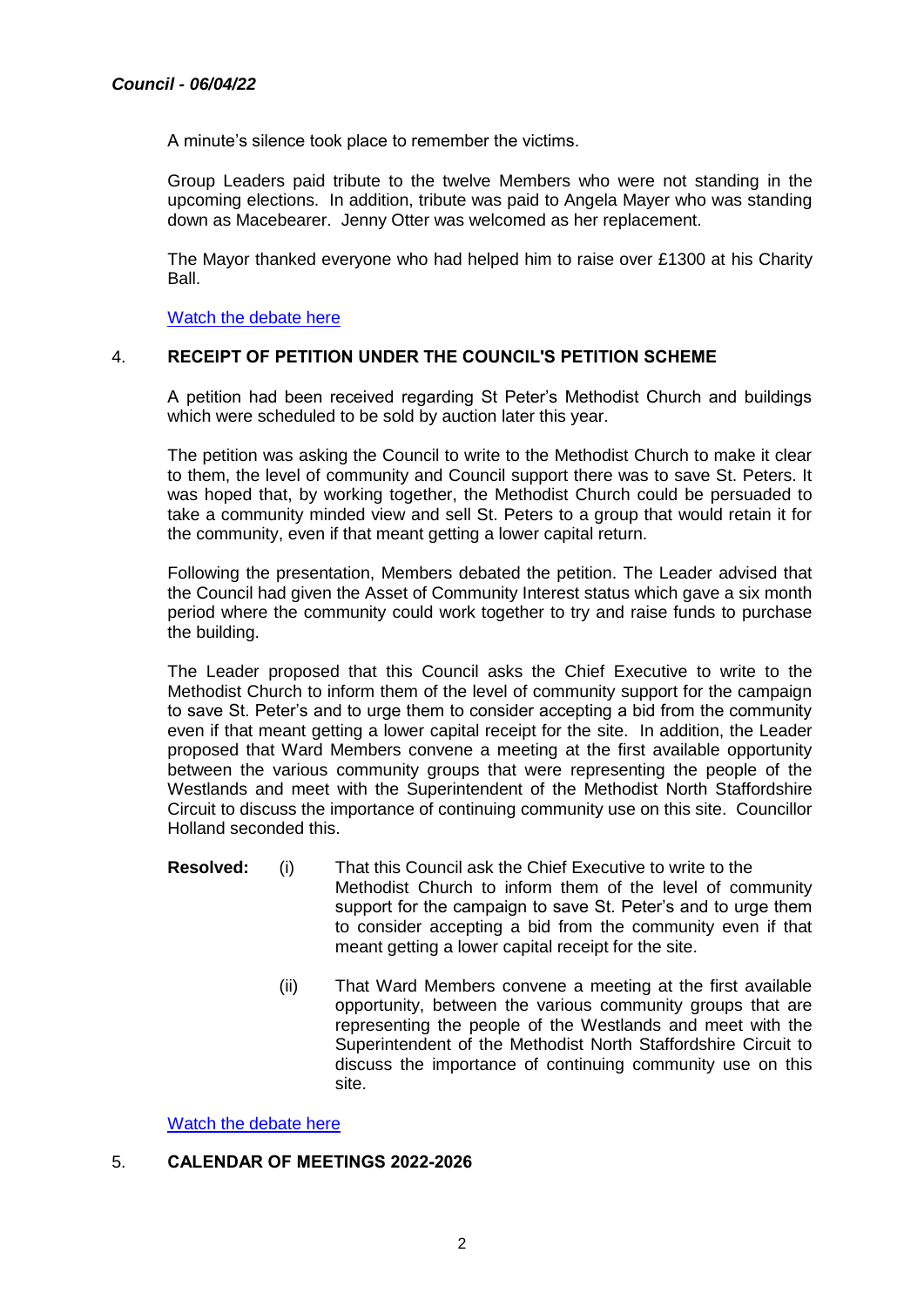Consideration was given to a report asking Members to approve the Calendar of Meetings for the period 2022 to 2024.

**Resolved:** That the draft Calendar of Meetings 2022 to 2026 be approved[.](https://youtu.be/surtWw4LyLs?t=3737)

[Watch the debate here](https://youtu.be/surtWw4LyLs?t=3737)

## 6. **LOCAL ELECTIONS FEES AND CHARGES**

Consideration was given to a report asking Members to note the proposed election fees for 2022/23.

**Resolved:** That the proposed election fees for 2022/23, as set out in Appendix 1 of the agenda report be noted.

[Watch the debate here](https://youtu.be/surtWw4LyLs?t=3905)

## 7. **NOTIFICATION OF URGENT DECISION**

Consideration was given to a report asking Members to note an Urgent Decision, taken by the Chief Executive regarding the acceptance of a funding bid for social housing decarbonisation.

**Resolved:** That the Urgent Decision taken by the Chief Executive, be noted.

[Watch the debate here](https://youtu.be/surtWw4LyLs?t=4033)

## 8. **STATEMENT OF THE LEADER OF THE COUNCIL**

A report was submitted which provided an update to Members on the activities and decisions of the Cabinet, together with the Forward Plan.

In respect of Paragraph 2, the Leader was asked to update Members on the number of people within the Borough who had put their names forward to be sponsors for displaced people from Ukraine.

The Leader stated that the Government had opened the scheme for Ukrainian relief and also, possibly for people to come to the UK to seek refuge. At this time there were twenty people within the Borough who had put forward to be sponsors and there were hundreds across the County. This Council had a role to play when people arrived as funding had been received from the Government to ensure that payments and subsistence costs and payments to the families that took them in were made. The Council also had to carry out checks on those properties.

Regarding Paragraph 3, The Leader was asked if he agreed that it was disappointing that the site operator of Walleys Quarry and their legal team were using every opportunity to delay the court proceedings that this authority had brought and could Members be reassured that that everything was being done, within the Council's power to stop the stink.

Reference was made to the third paragraph regarding the health risk assessment of the UKHSA and the small risk to lifetime physical health.

A question was asked why the air quality measures, in place in some parts of the Borough could not cover the whole area which would include the quarry.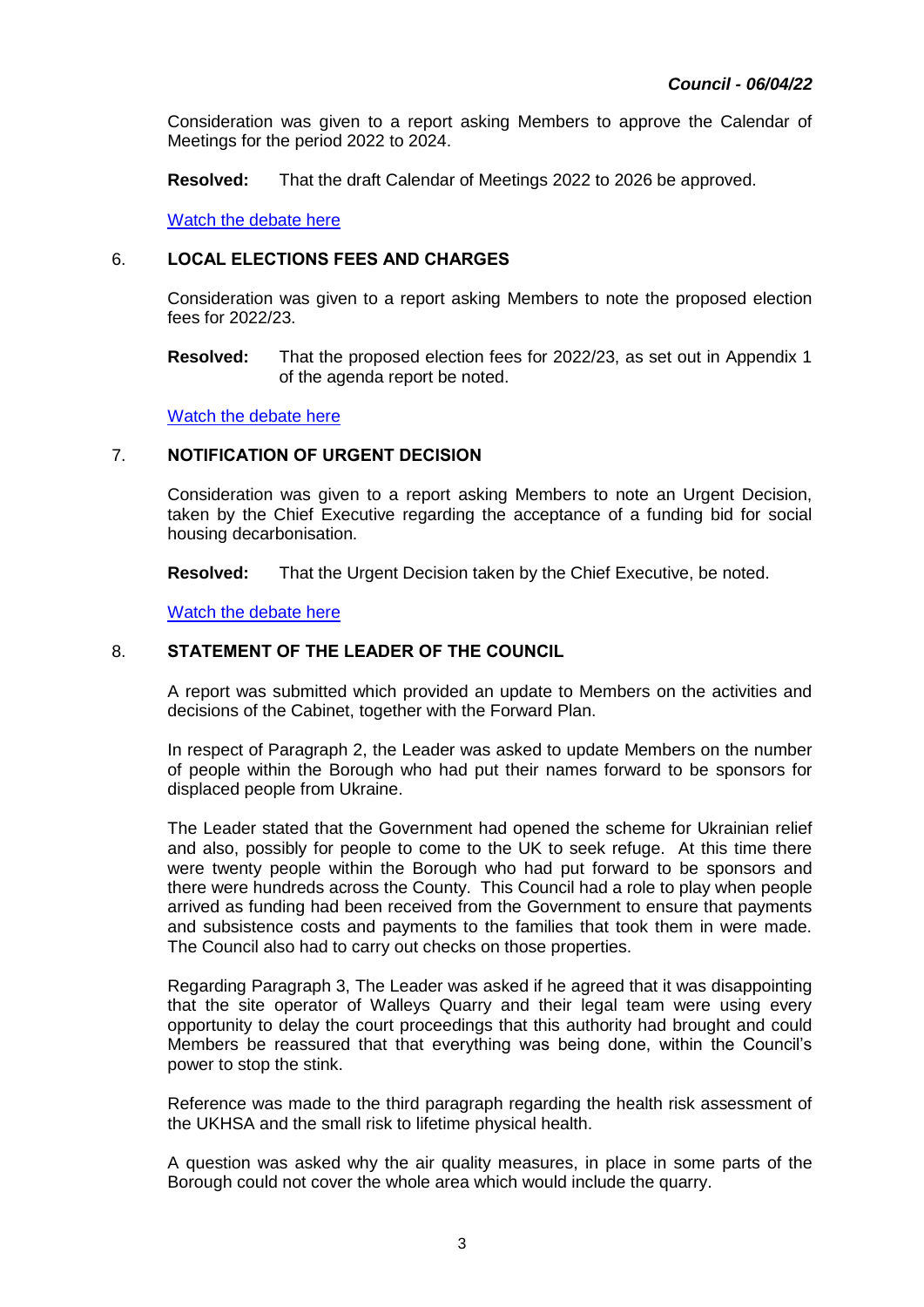The Leader agreed that the situation had not improved and complaints had been increasing again with 224 reports to the Council – week ending 14 March, the following week there were 412 complaints and 243 the following week.

The Council had seen regulatory failure of the Environment Agency and in the last couple of days there had been announcements of Category 1 breaches. The Council had tried complaining to them and had got rebuffed by their Chief Executive, therefore the Parliamentary Ombudsman had now been approached.

The trial which should have commenced in June, would have a pre-trial review on 30 September with the final hearing scheduled for 24 October, 2022.

Members agreed that they were disappointed in the failings of the Environment Agency.

A surprise inspection at the site had taken place last week which brought about a reduction in the number of vehicles turning up to use the site. The Leader was asked if the Council could explore the setting up of a meeting with Government and partner agencies to bring about some robust and sustained scrutiny and enforcement by those agencies.

The Leader agreed that this needed to be done and the Council had been having discussions, particularly with the County Council.

In respect of paragraph 4, the Leader was asked if he agreed that the blueprint for the Ryecroft site would make a difference to the town centre businesses who wanted to bring in more people to shop. The Leader was also asked if he agreed that it was a shame that this approach was not taken by the previous administration instead of the student and retail schemes.

The Leader stated that the blueprint was taking shape and was deliverable, especially with the receipt of the Future High Street Funding from the Government. The previous scheme of student accommodation and retail had included a retail scheme that was too big for the speciality shops and too small for the bigger companies. There was now a large amount of student accommodation in the town.

It was asked whether the housing for over fifties would be mostly social housing or private apartments. In addition, the Leader was asked who would receive the cash receipts from the proposed new multi storey car park.

The Leader stated that the Aspire headquarters would have 200 people working there, which would also bring visitors to the building. These people would come from the bus station, walk through the town and could use the shops or have lunch, generating footfall. Regarding the car park, this would be owned by the Council replacing the Midway and would be 'electric vehicle ready', therefore all cash receipts would come to the Council.

Regarding paragraph 5, thanks were given to the administration and all those involved in helping the investment into Kidsgrove come into fruition. In addition, Kidsgrove Sports Centre was now nearing completion which would be a benefit to all.

A question was asked on paragraph 6 regarding the reaching of net zero by 2030, the Council would change its vehicle fleet. The Portfolio Holder for Environment and Recycling was asked what the plans were.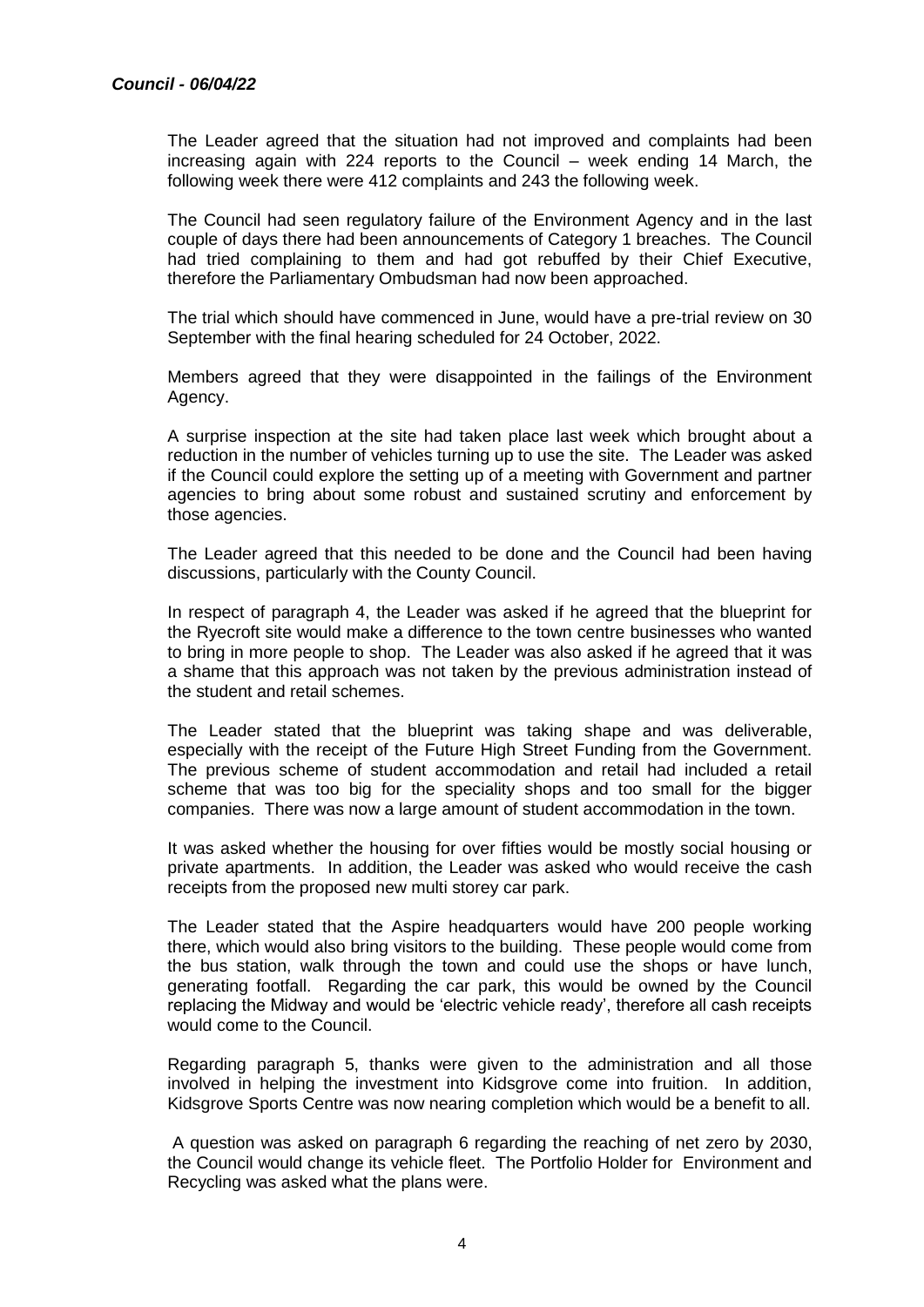The Portfolio Holder for Environment and Recycling stated that, at present, small adjustments were being looked at on the Euro 6 engines so that bio-fuel trials could commence. The Council was also partnering with Keele University, exploring hydrogen fuel for the next generation of refuse vehicles.

The Leader was asked if the Council could fit an electric vehicle charging point in every car park to be ready for the future.

The Leader stated that this was already in progress. Charging points were going up in some of the town centre car parks and the new Ryecroft car park would be electric vehicle ready.

The Leader was asked if he felt that the third quarter, Finance and Performance Review report was good news.

The Leader agreed that it was good news. The short term staff sicknesss indicator had been during the Omicron surge. All other indicators were going in the right direction.

Paragraph 8. Retiring Member, Councillor Robinson thanked Councillors and officers and stated that he was taking a lot of experience away with him. He stated that it had been an honour to serve the residents of Butt Lane and Talke.

The Leader acknowledged the comments made and on behalf of all retiring Members thanked officers stating that this was a great 'family' Council.

**Resolved**: That the Statement of the Leader of the Council be received and noted.

[Watch the debate here](https://youtu.be/surtWw4LyLs?t=4119)

## 9. **REPORTS OF THE CHAIRS OF THE SCRUTINY COMMITTEES**

Reports were submitted for the Committees that had met since the last Council meeting.

The Finance, Assets and Performance Scrutiny Committee met on 24 March for the final meeting of the current cycle. The Chair thanked all of the members of the Committee for the work that they had done

**Resolved:** That the reports be received.

[Watch the debate here](https://youtu.be/surtWw4LyLs?t=7539)

#### 10. **REPORTS OF THE CHAIRS OF THE REGULATORY COMMITTEES**

The Licensing and Public Protection Committee and Audit and Standards Committee had not met since the last meeting of the Full Council.

The Planning Committee had continued to meet on its current cycle. The Chair stated that here had been some good debates on items considered at the meetings. The Chair thanked all Members who had sat on the Committee and particularly the Vice Chair, Councillor Reddish.

**Resolved:** That the reports be received.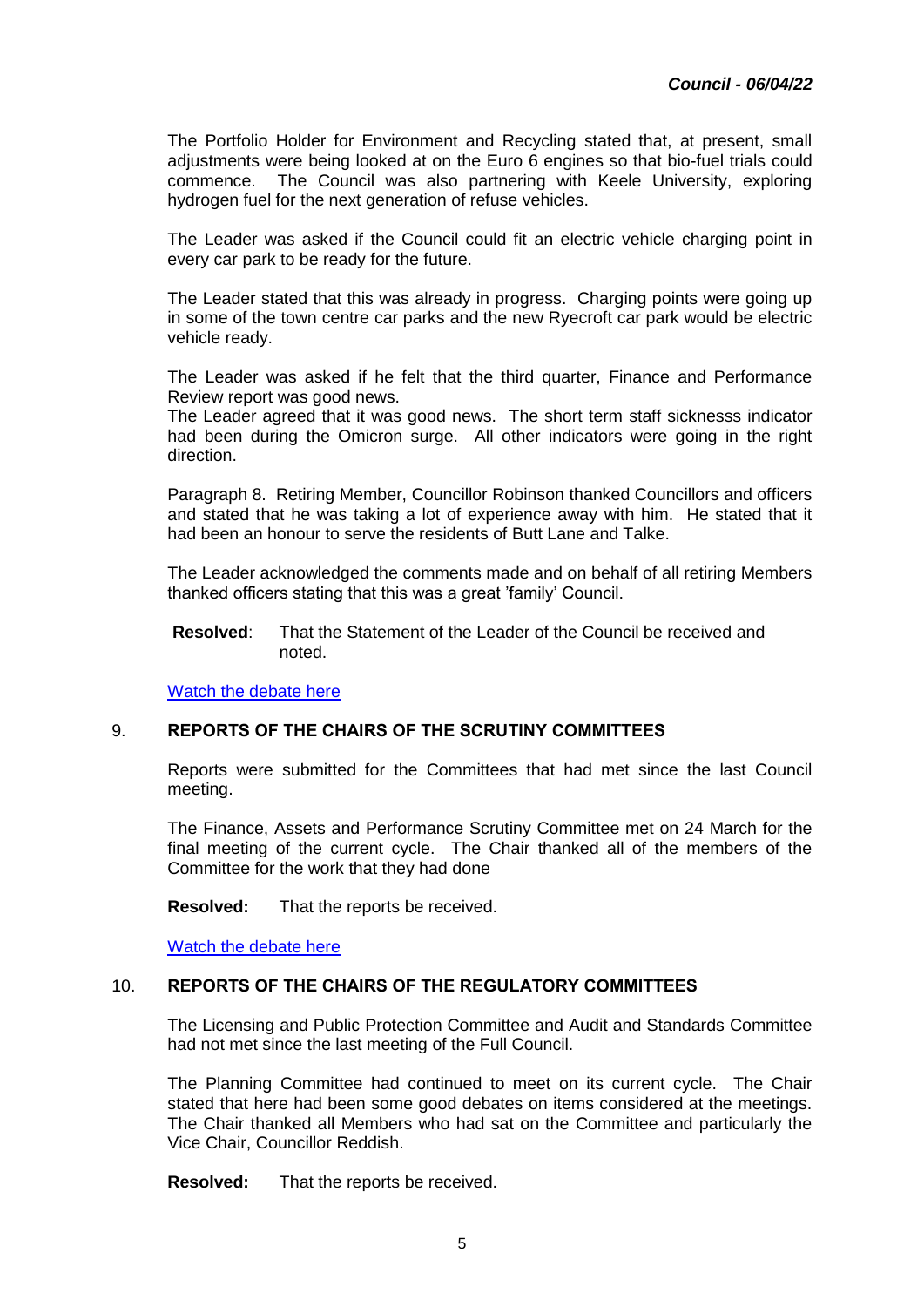[Watch the debate here](https://youtu.be/surtWw4LyLs?t=7633)

## 11. **QUESTIONS TO THE MAYOR, CABINET MEMBERS AND COMMITTEE CHAIRS**

Councillor Fox-Hewitt asked the Leader the following:

Could the Leader provide the following information to Members:

What was the total headcount of employees, employed by the Council on 1 January, 2018 and what was the headcount as of 31 March, 2022.

The Leader advised that on 1 January, 2018 there were 497 employees and at 31 March, 2022 there were 441.

Councillor Fox-Hewitt asked the Leader to provide an itemised breakdown of which areas of service delivery had seen a reduction in establishments during that period.

The Leader advised that at 1 January, 2018 the Council did not have a functioning HR team, Legal team or Elections team. There was no Town Centre Officer, there was no focus on neighbourhoods and the environmental agenda was non-existent. In addition, the Council did not have a Chief Executive. The Council now had all of these and was moving forward.

Councillor Paul Waring asked the following question:

It is good news about the Governments' £150 Council Tax rebate for residents of the Borough in Council Tax Bands A to D. Could the Portfolio Holder for Finance, Town Centres and Growth update the Council on when people could expect to receive the rebate.

The Portfolio Holder for Finance, Town Centres and Growth advised that the Council had received funding of close on £7.5m from the Government. There was also a discretionary fund of £206,000 which had been received.

Provided they paid by direct debit, people on bands A to D would receive their £150 week commencing 25 April, 2022 into their bank account. People who did not pay by direct debit would have to apply for their rebate.

Councillor Paul Waring asked what happened to those people whose homes fell into bands E to H.

The Portfolio Holder for Finance, Town Centres and Growth advised that there were people who had big houses to run but had not got a lot of money so the discretionary fund would capture these people. People on income related benefits, households containing mature students who aren't eligible to pay Council Tax, people who receive the single occupancy discount would all get the rebate.

[Watch the debate here](https://youtu.be/surtWw4LyLs?t=7786)

## 12. **RECEIPT OF PETITIONS**

No petitions were handed in by Members.

## 13. **URGENT BUSINESS**